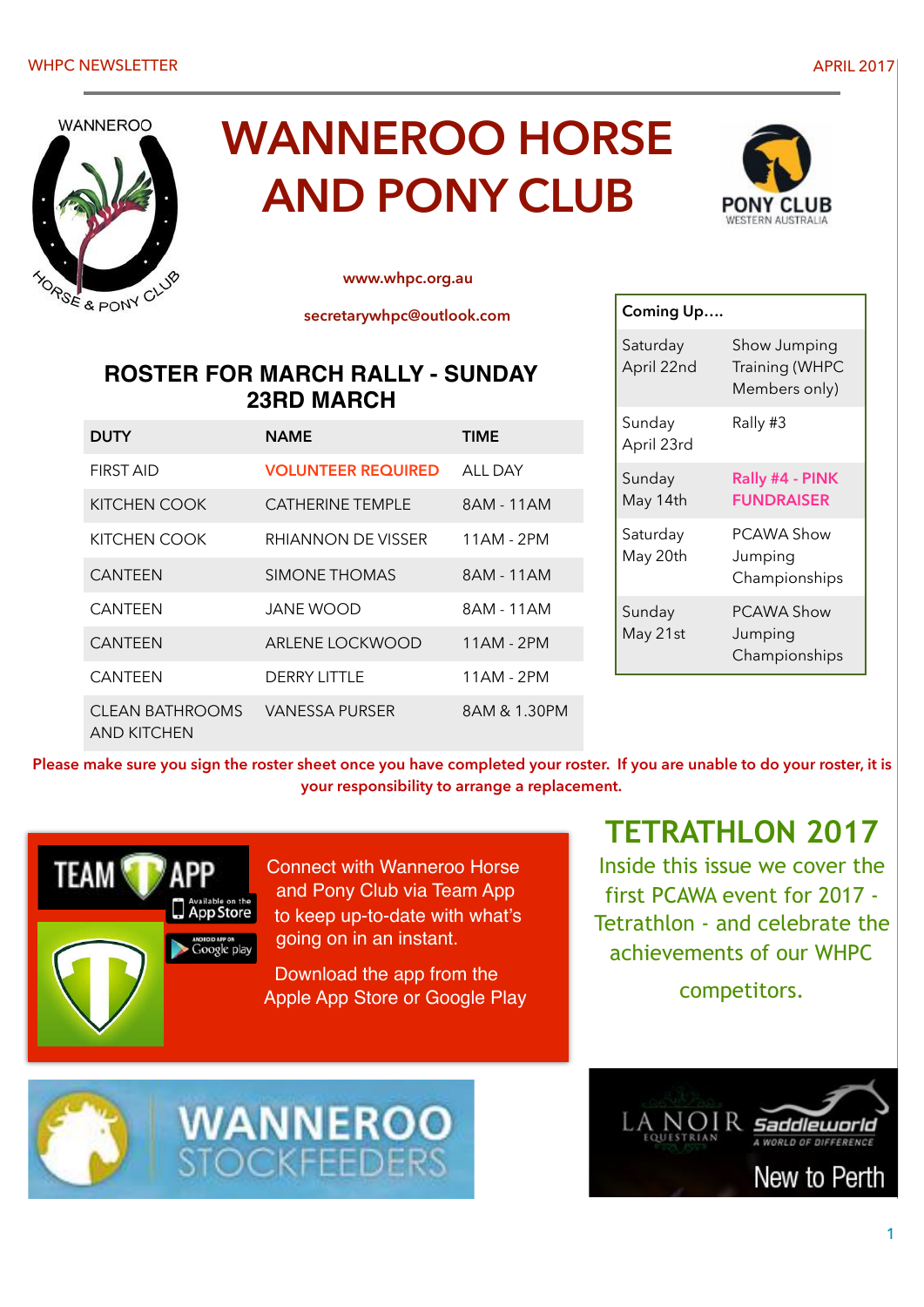### **From the President….**

*Hello everyone.*

*We have some really exciting news to tell everyone about our xc course, there is potentially a good chance for it to be overhauled and upgraded into one of the better in the state, but maybe we should hold off and firm things up first before telling everybody all about it, as nothing is confirmed yet and there is still much work to be done before it is - hmm tantalising isn't it……..?*

*I would like to acknowledge the fantastic manners displayed from one of our WHPC members who unprompted from an adult, went and thanked all the State Tet officials /organisers for their time in organising the event.*

*I read about the achievements of our riders with pride, but always in the back of my mind is the amount of support, effort and work that the parents put in, in order to help our children achieve their goals. So with this in mind, I take my hat off to all you mums and dads that relentlessly do so much to support their children's riding ambitions and our club……..as we all know, there are plenty of times when our preciouses are less than precious, and at these times our commitment can be challenged!*

*In future we will be focusing on starting and finishing on time for rally lessons, meetings, lunch etc. so please all members, organisers and instructors, ensure you are ready for the different segments of the day on time and in the correct place.*

**Regards** 

#### Mike Agnew

#### **Our Committee**

*Remember this is our club – have fun, get involved!*

#### **Committee**

| President             | <b>Mike Agnew</b>                       |
|-----------------------|-----------------------------------------|
| <b>Vice President</b> | <b>Andrew Branch</b>                    |
| <b>Treasurer</b>      | Danny Stahl                             |
| Secretary             | Liz Harbron                             |
| Resources             | <b>Daniel Ralston</b>                   |
|                       | Rally Coordinators Wanda Longley, Tayla |
| Short                 |                                         |
| <b>Head Coach</b>     | Natalie Hibbert                         |
| Riding                | Maria Agnew                             |
| Communication         | Arlene Lockwood                         |
|                       |                                         |

#### **Working group**

Resources - Clubrooms

Geoff Quinton

Resources - Clubrooms Geoff Quinton Resources - Grounds Kevin Little Resources - Canteen Jane Wood Resources - Uniforms Lyn Butler Resources - Rosters **Rosalie Byrne** Fundraising - Events **Berit Ambrosini**,

Fundraising - Sponsorships Mike Agnew Riding - Showjumping Tania Short Riding - Tetrathlon Tayla Short Riding - Cross Country **Berit Ambrosini** Riding - Dressage Micole Corrigan<br>Riding - Active Riding Music Liz Harbron, Marie Riding – Active Riding Communication - Website Arlene Lockwood Communication - Newsletter Sharon McCormick Communication - Social Media Emily Agnew Communication - Team App Tayla Short

Sue Conti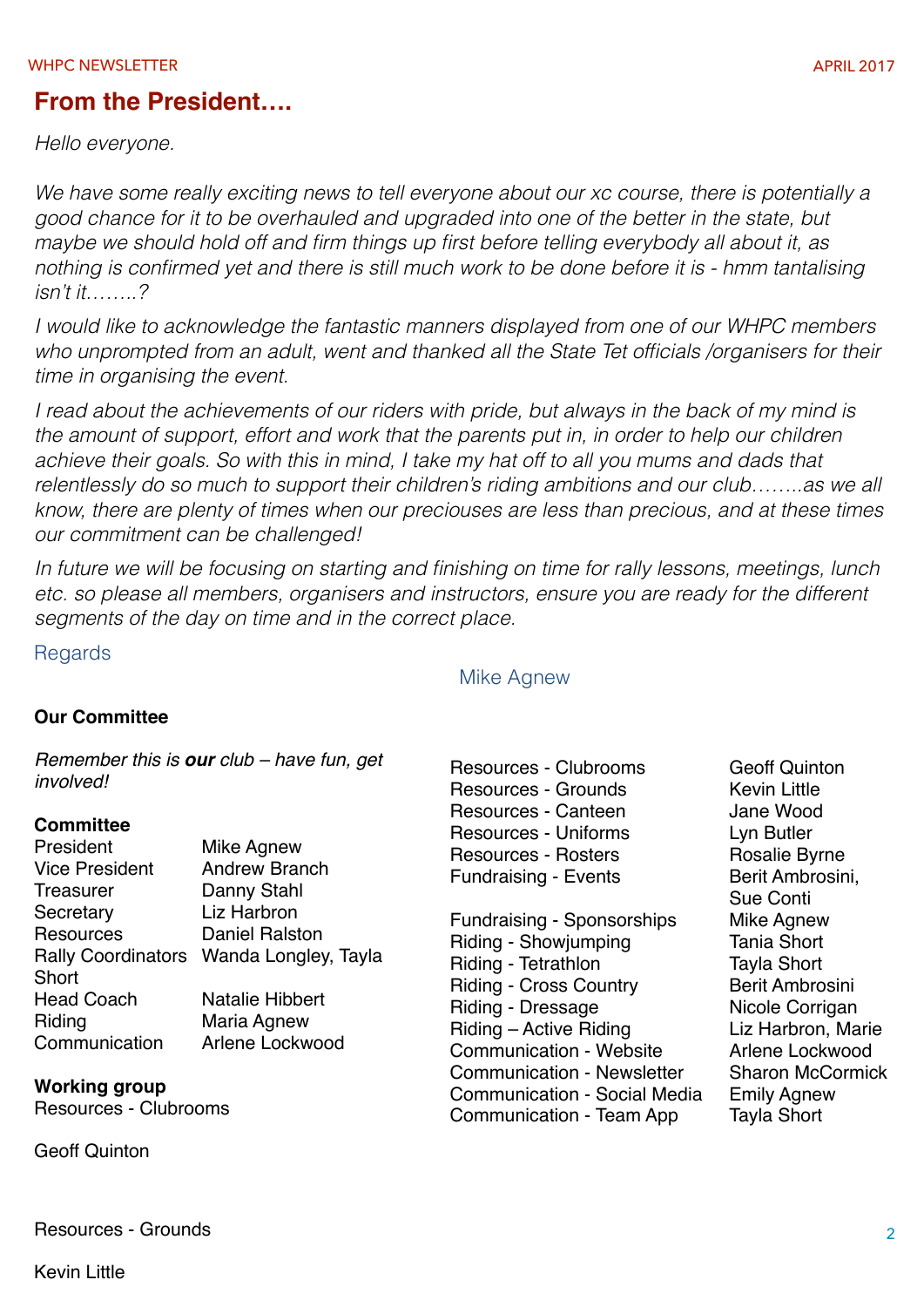#### WHPC NEWSLETTER APPEARING THE CONTROL OF THE CONTROL OF THE CONTROL OF THE CONTROL OF THE CONTROL OF THE CONTROL OF THE CONTROL OF THE CONTROL OF THE CONTROL OF THE CONTROL OF THE CONTROL OF THE CONTROL OF THE CONTROL OF T

#### **Tetrathlon 2017**

"Tet" always seems to creep up so quickly at the beginning of the pony club year, but the background work starts late the year before. Shooting training sessions are booked, running and swimming sessions planned and as many cross country training days squeezed in as possible to make sure our competitors and horses are ready for "Tet Weekend". It is a huge ask of parents, riders and coaches to attend as much of the training as possible, but, reading Emily's report below, it is definitely worth the effort. All Pony club Championship Weekends are exhausting, exhilarating and every emotion in between. By Sunday night you have probably walked at least 10kms, most likely over the same track from float to arena and back



again. You are either a little sunburnt or totally drenched. Your car, float and gear is either coated in dust, or caked in mud. However, watching the kids support each other whether on all WHPC teams or composite teams from other clubs, regardless of their results, is incredibly rewarding.



#### *Emily's Tet Report…*

*"The Tetrathlon provides Pony Club with a challenging competition for members, combining sound practical horsemanship with other athletic events. The objective is to encourage all round sporting activity, including horse riding. This event is based on the Olympic Pentathlon and includes* 

*the following four phases, Running, Shooting, Swimming and Cross Country."*



"I was dreading this weekend (tet) as I am a terrible swimmer and wasn't very fit, but with an

enthusiastic team, I had an awesome weekend

*Pony Club Association of Western Australia*

that I'll definitely remember, and we managed to secure 5th place! We were a small but mighty team, and we all tried our hardest - and a definite highlight was that every Wanneroo member that competed this weekend, went clear in XC with our amazing ponies. We were all in composite teams, which ended up being really cool, as we all met some terrific people, and Anna Agnew and Hannah Stahl, along with their two Eastern Hills teammates making up a team that had never competed in a tetrathlon ended up taking out first place. So proud of my little sister and the mighty Toby (Prince Charming) and her partner in crime Hannah, who can

ran faster than her pony! Also worthy of note, is the PCAWA Billy Cart Champion [Blaise Harbron](https://www.facebook.com/blaise.harbron)! And always a



solid performance from Tilly and Tully (The Two T's), all the bunnies around the shearing shed are in trouble after Tilly's wicked shooting performance! Big Thank [You to the wonderful](https://www.facebook.com/profile.php?id=100011591943618) [Maria Agnew](https://www.facebook.com/maria.agnew.12) Mike Agnew [Elizabeth Harbron](https://www.facebook.com/elizabeth.harbron) and Danielle Stahl [who are the most awesome paren](https://www.facebook.com/danielle.stahl.14)ts and made this weekend possible." *Emily Agnew*

### **Members' Contributions**

**Have you got a good horse story to share with the members of Wanneroo Horse and Pony Club? Let us know what you have been doing outside of Pony Club; competitions or achievements, or even a funny picture. Submit them to Arlene [arlockwood@iprimus.com.au](mailto:arlockwood@iprimus.com.au) and you might get yourself published!** 

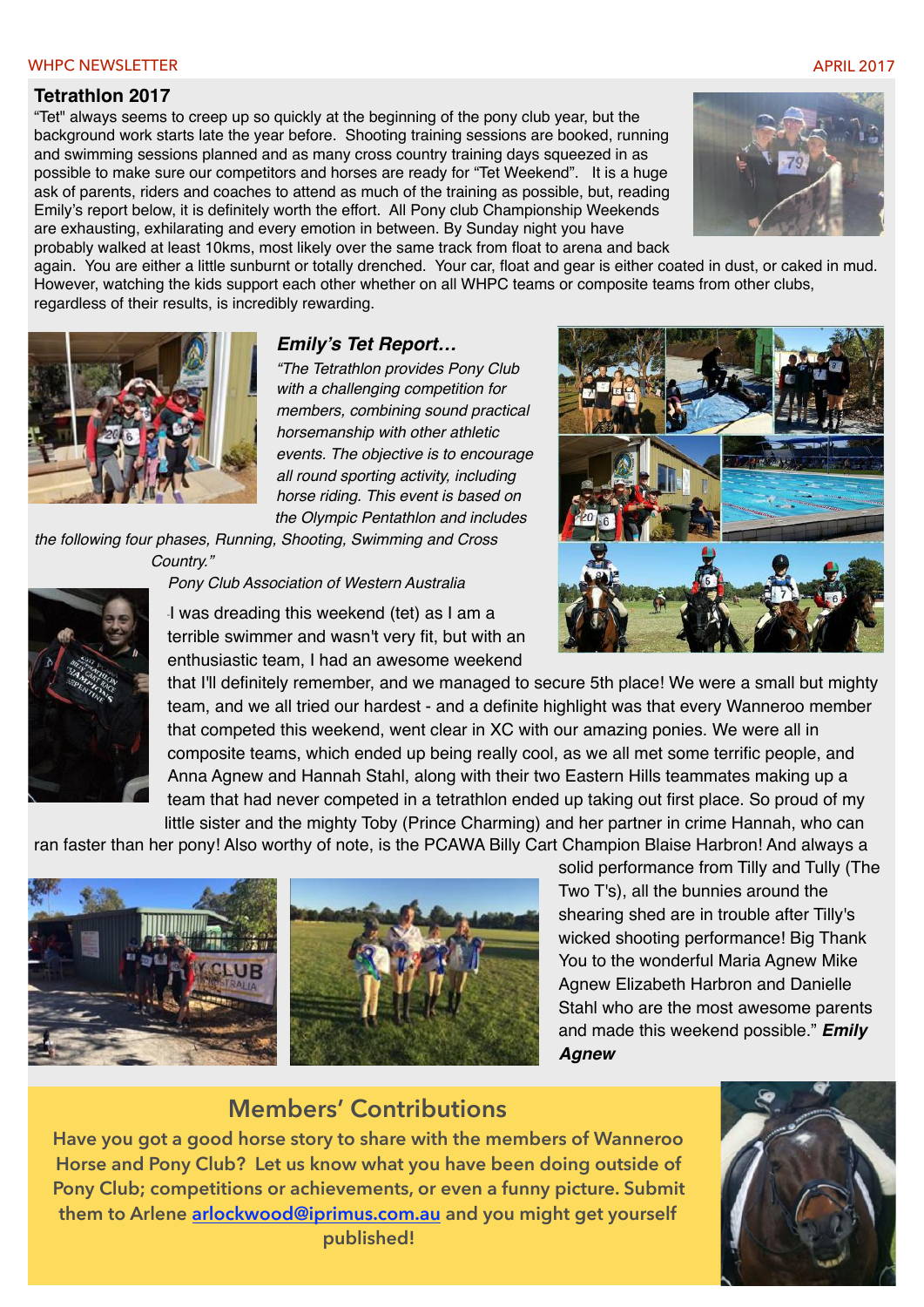# **(Post) Easter Egg Basket Raffle**

You can never have too much chocolate!

Make sure you grab a ticket (or two or three or ten)

at our next rally on April 23.

Tickets \$2 each or 3 for \$5

# RALLY REMINDERS



# **On Arrival….**

Please park considerately and be mindful of where you set up float yards – there is usually enough space for them at Rallies. Water is available from the tank by the walkway to the grounds. All riders must be signed in and have an adult on the grounds at all times if under 18 years of age. The attendance book will be located either inside the clubhouse or under the verandah on a table. If a rider leaves the grounds before the end of rally it must be noted in the attendance book and the HEAD COACH informed.

#### **Set-up…**

To ensure the sessions all start on time, parents and riders are asked to help instructors set up the riding areas - in particular the show jumps at 8AM.

#### **What to bring…**

Most of these items are probably fairly obvious but it sometimes helps to have a list to work off:

Pony! Tack - must be clean and in good condition - please see gear checking notes elsewhere in this newsletter Helmet - please see gear checking notes elsewhere in this newsletter Rugs - if required Grooming gear **Buckets** Feed/hay Protective boots for jumping/xc if required Pens and workbooks for Horsemastership lesson Drink bottle Lunch and snacks - or you may purchase from our wonderful canteen (lunch orders in by 10.30am) Sunscreen Rider uniform - Beige jodphurs, riding boots, long sleeve rally shirt (if you don't yet have one, any long sleeve shirt will be fine in the meantime). Long hair must be plaited. No jewellery.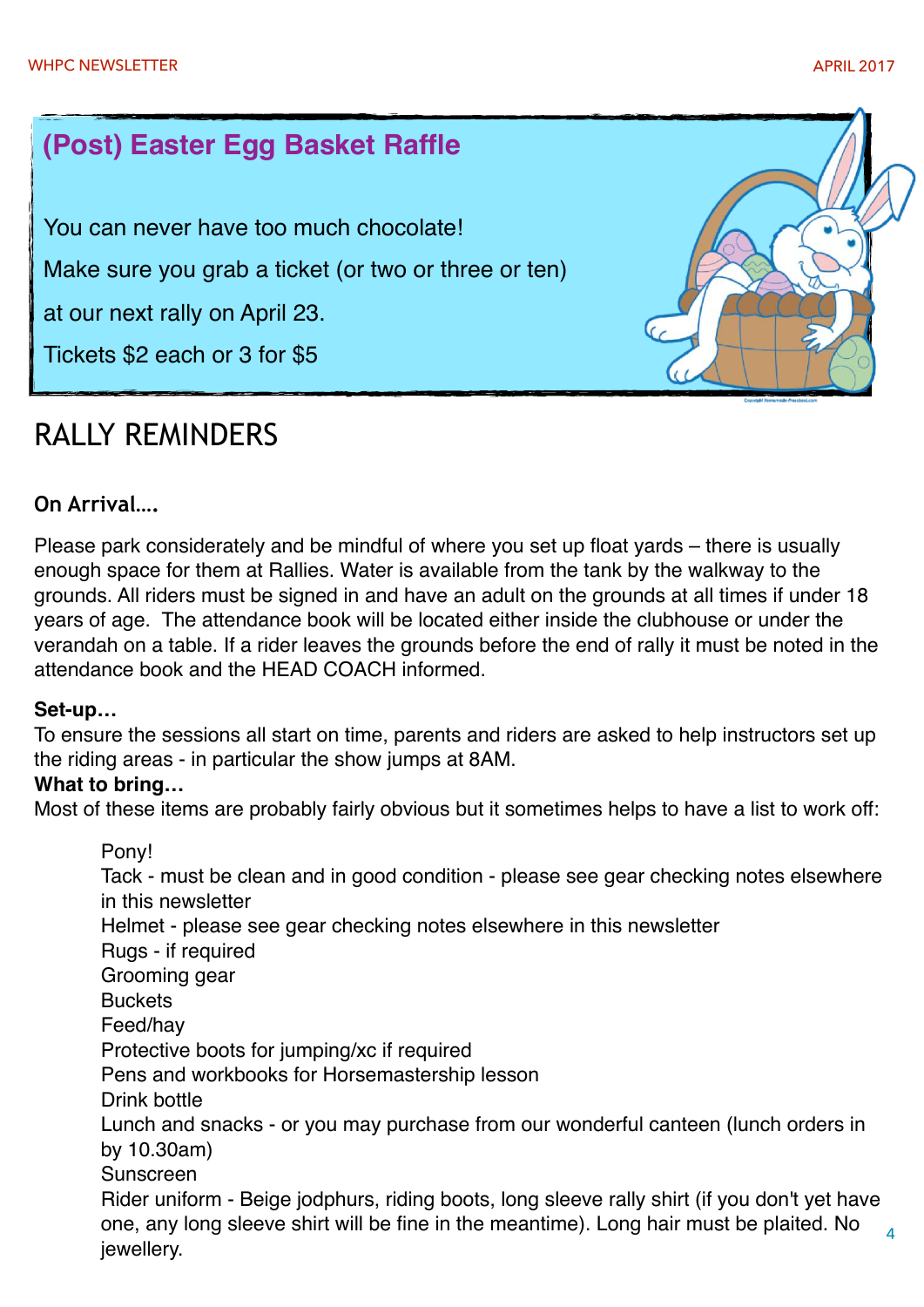#### **Ground safety and etiquette…**



- Front gate is to be kept shut at all times. Please drive slowly through the carpark and driveway.
- Ponies/Horses must be WALKED when not in a session under an instructor i.e.: coming down to the grounds and in between sessions.
- NO DOGS PERMITTED ON CLUB GROUNDS.
- Parents and visitors are permitted to take chairs from the clubhouse down to the grounds to watch their riders but they must be taken back afterwards and at lunchtime.
- If you wish to discuss issues regarding your child with the instructor, please wait till the end of the session or the end of the day.
- Please put all rubbish in the bin at the clubhouse. Keep our grounds clean and tidy! Our lawns are mowed by commercial machines at no cost to the club - drink bottles and rubbish can cause problems.
- Riders should be supervised in the carpark. Should you see anyone on the grounds that you are unsure of or they don't appear to belong, please report to a committee member at the club house immediately.
- Ground maintenance the committee can only fix things they know about. If you see a broken sprinkler, fencing, holes in the ground, or anything that might be unsafe, please let a committee member know.
- Smoking is not permitted on club grounds.

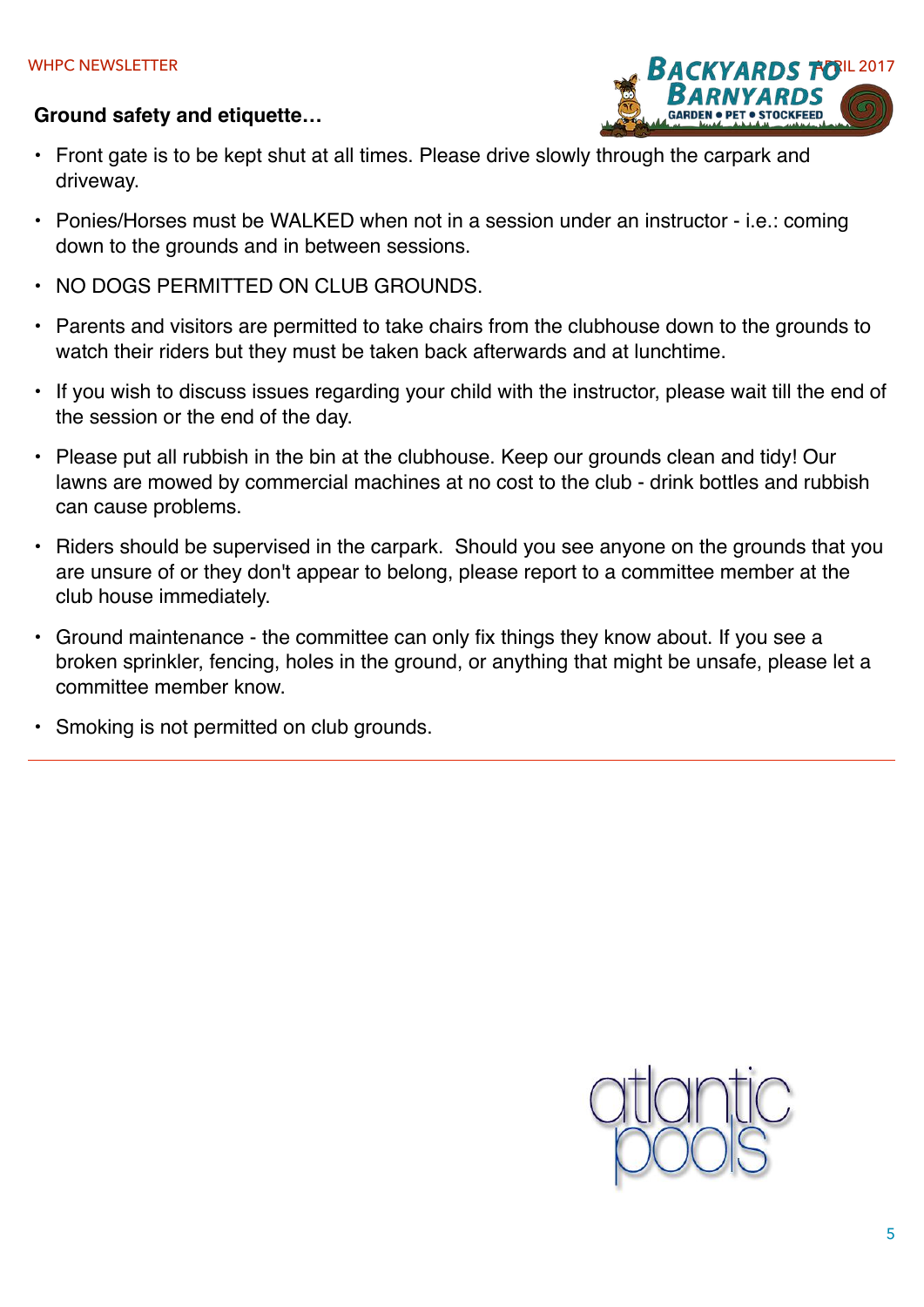# **Member Achievements**

# **WASJA Show Jumping**

Congratulations **Ashleigh Corrigan** and Kiel Park Glamour Girl (Glamour), placing 2nd in Class 3 Horseland Midland 70 - 80 cms at WASJA Show Jumping on April 8.

# **Young Event Rider Coaching Grant**

*Congratulations to Stephanie Ambrosini, long term member of Wanneroo Horse and Pony Club, this year's grant recipient of the Young Event Rider Coaching Grant. The Coaching Grant, now in its 4th year, has been created by a generous benefactor who wants to recognise an up and coming young rider who for reasons, may not have the opportunity to regularly access coaching or training facilities. The skills of the recipient will be developed through access to an individual coaching program with NCAS coach Philippa Collier. This year, 18 applications were received for this highly sought after grant. The quality of applications was of an extremely high standard, all being* 

*outstanding pony club members with definite goals and aspirations for their future riding endeavours. PCAWA thank the benefactor of this grant for providing this opportunity for our members for another year and we look forward to watching Stephanie develop through the year with her lovely mare Calamity.* 

*PCAWA Pony Club Post*

# **Citizenship Award**

Congratulations to **Tayla Short** on recently being awarded the PCAWA Citizenship Award.

*"The PCAWA International Citizenship Award commenced in 1994 is was awarded to an Associate Member of a Pony Club affiliated with the Pony Club Association of Western Australia who has given constant and practical services to his or her Club … To be considered worthy of this award, the Associate must have always been HELPFUL and THOUGHTFUL for others, and genuinely interested in seeing that the AIMS AND OBJECTS of the Pony Club Movement are upheld in the Club of which he or she is a member. The Award may only be made once to an Associate … THE PCAWA CITIZENSHIP AWARD IS THE HIGHEST HONOUR FOR SERVICE … " PCAWA*

A well-deserved achievement Tayla - you are a fabulous role model for all the riders.





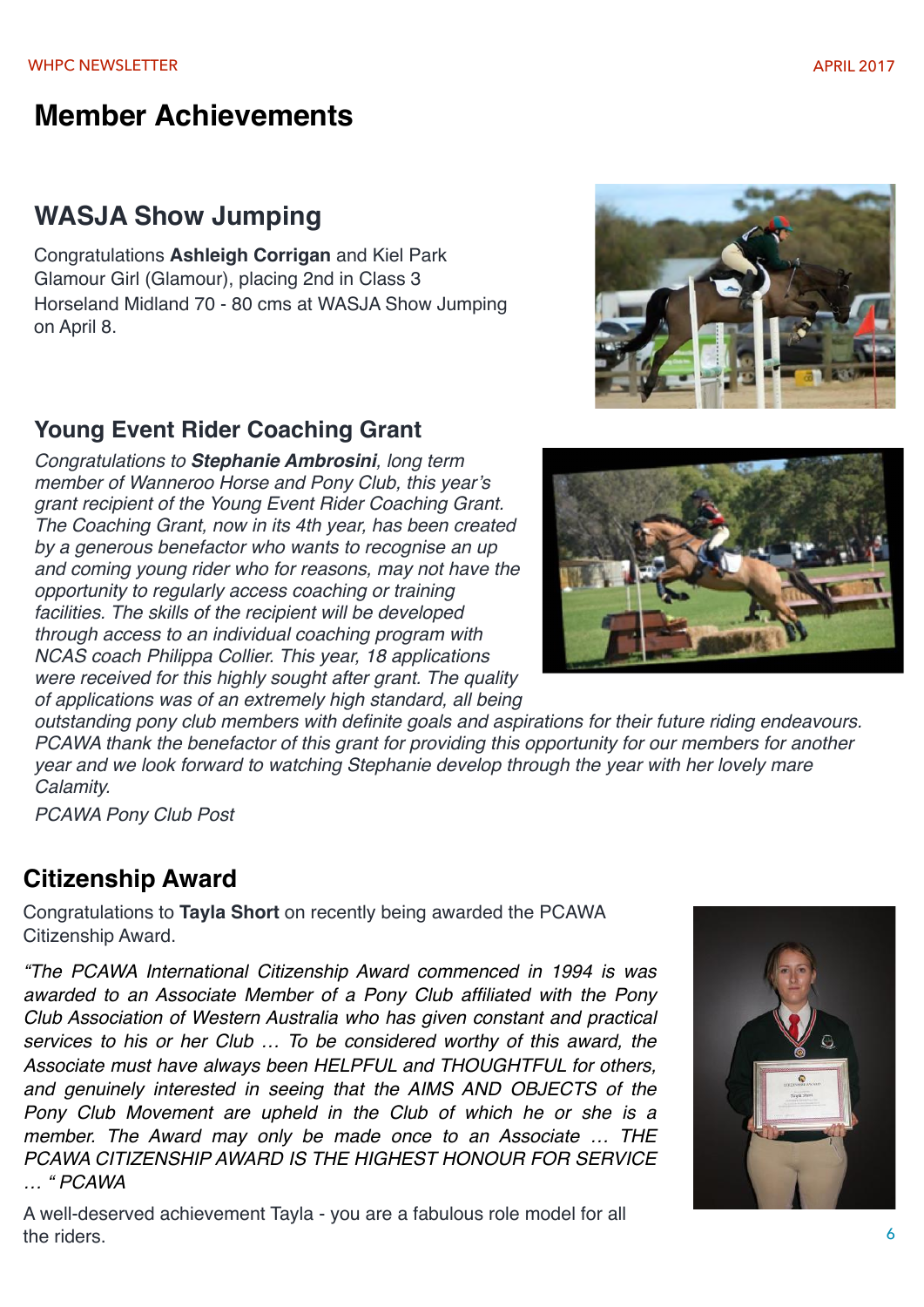7

**Uniforms and books** can be purchased at Lunchtime from the clubhouse. EFTPOS facilities are available:

| <b>Rally Shirts</b>  |         | \$75 |
|----------------------|---------|------|
| <b>Helmet Covers</b> |         | \$20 |
| Certificate          | $D/D^*$ | \$25 |
|                      | C       | \$25 |
|                      | • ∙*    | \$35 |



# **Canteen News**

Wow! You would have to agree that the *Pig in Mud* (thanks Jane) served us up a treat last rally. Get your lunch orders in before 10:30 to ensure you don't miss out on this month's awesome offerings!

# **ATTENTION - ALL PARENTS**

All riders under 18 years of age MUST have a parent or guardian on the grounds at all times. Should you need to leave the grounds, you must advise the Chief Coach, President or Secretary and it must be recorded in the sign in book. Another adult needs to be nominated as responsible for your child and their mobile phone number recorded in the sign in book. Should you be withdrawing your child before the rally has finished, please report to the Chief Coach and record the time leaving in the sign-in book.

# **ROSTERS**

To ensure the smooth running of our rallies and events, parental help is a necessity. It's also a great opportunity to meet other parents! Each rider is required to have a parent (or relative/friend - must be adult) to complete 3 rosters at the club plus a roster at the Wanneroo Agricultural Show in November. There will be a book at the rally for you to select your rosters. Rosters range from setting up/packing up at events, assisting with the running of events, canteen at rallies and events, clubhouse maintenance plus other jobs required. If you are unsure what a roster entails, please ask a committee member.

# **GEAR CHECKING**

Here are a few of the items that will be checked by instructors to ensure the safety of riders and ponies, and comply with Pony Club of Western Australia rules:

**Girths** = ensure they are the correct length and there is room to tighten after 15 mins exercise. **Stirrup Irons** = Should have 2.5cm gap after boot is inserted to ball of foot. **Stirrup Leathers** = Ensure your leathers are well stitched.

**Helmets** = Up to date and to be brought to Horse Mastership Class for version - PCAWA are still permitting the EN1384 manufactured between 2011 - 2015 but not 2016 unless has the VG1 mark or other standard marks on them.

For more information on Gear Checking go to: **www.pcawa.com/gear\_checking**